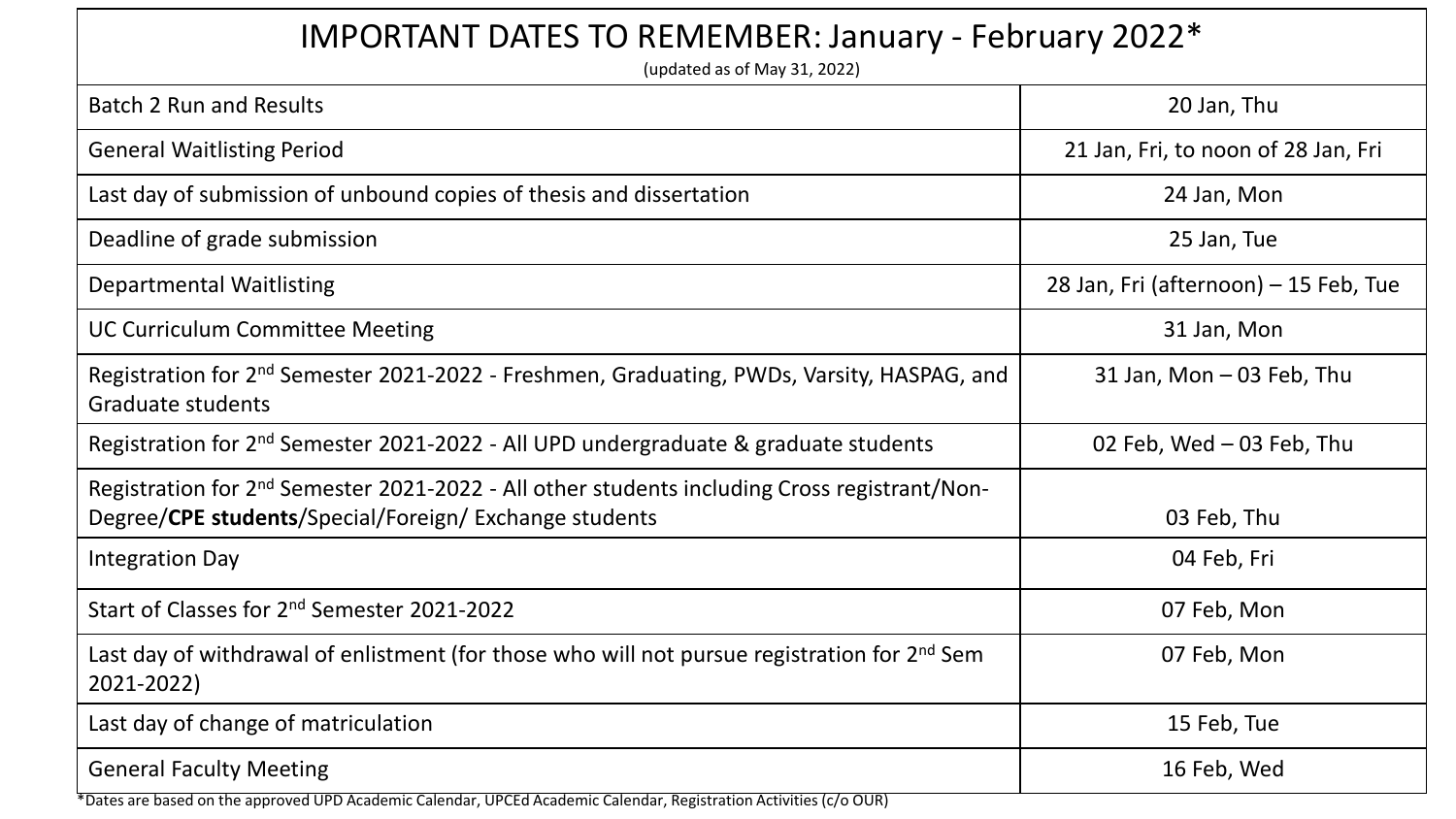| IMPORTANT DATES TO REMEMBER: February - April 2022*<br>(updated as of May 31, 2022)                                                               |                               |  |
|---------------------------------------------------------------------------------------------------------------------------------------------------|-------------------------------|--|
| Last day of submission of bound copies of thesis and dissertation                                                                                 | 18 Feb, Fri                   |  |
| Deadline for students to file application for graduation as of the end of $2^{nd}$ Sem 2021-2022                                                  | 22 Feb, Tue                   |  |
| Deadline for Colleges to submit to the OUR the approved list of candidates for graduation as of<br>1st Sem 2021-2022                              | 22 Feb, Tue                   |  |
| Last day of submission of application for Doctoral Comprehensive Examinations                                                                     | 28 Feb, Mon                   |  |
| Deadline for Colleges to submit to the OUR the tentative list of candidates for graduation as of<br>the end of 2 <sup>nd</sup> Semester 2021-2022 | 01 Mar, Tue                   |  |
| Last day of submission of appeals for extension of residence (for Midyear 2022 enrollment)                                                        | (Suspended) 11 Mar, Fri       |  |
| Last day of submission of appeals for Readmission from AWOL (for Midyear 2022 readmission)                                                        | 11 Mar, Fri                   |  |
| Last day of payment of matriculation                                                                                                              | 15 Mar, Tue                   |  |
| <b>UC Meeting</b>                                                                                                                                 | 21 Mar, Mon                   |  |
| Mid-Semester                                                                                                                                      | 01 April, Fri                 |  |
| <b>Reading Break</b>                                                                                                                              | 02 April, Sat - 08 April, Fri |  |
| <b>Doctoral Comprehensive Examinations</b>                                                                                                        | 04, 18, 25 April, Mon         |  |
| Lenten Break (for students only)                                                                                                                  | 11 April, Mon - 17 April, Sun |  |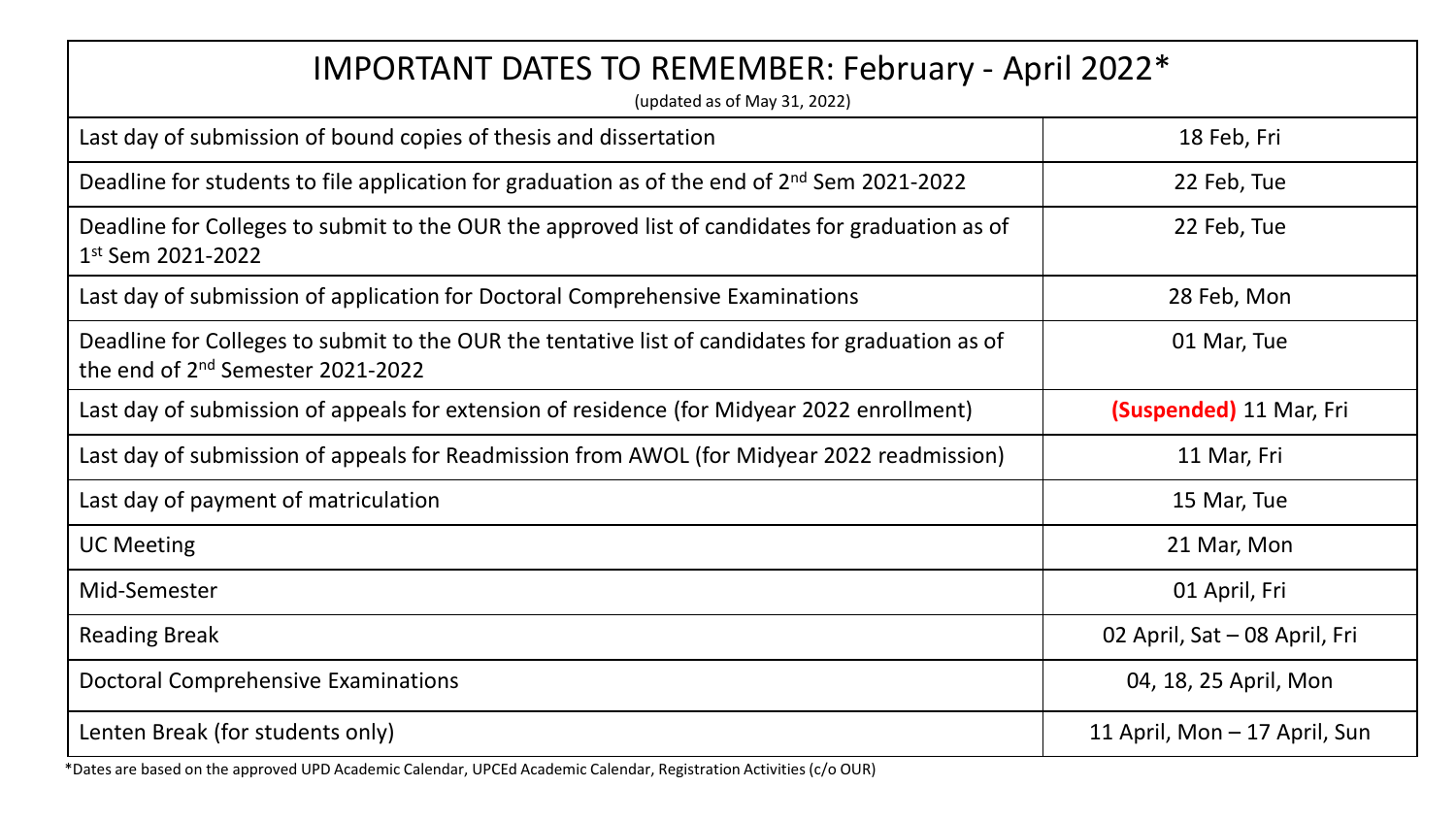| IMPORTANT DATES TO REMEMBER: April - May 2022*<br>(updated as of May 31, 2022)                                                 |                             |  |
|--------------------------------------------------------------------------------------------------------------------------------|-----------------------------|--|
| Deadlines to submit appeals/cases for Student Admission, Progress and Welfare (SAPAW) and<br>committee and CSAPG consideration | 22 April, Fri               |  |
| Deadline for dropping subjects                                                                                                 | 06 May, Fri                 |  |
| Deadline for Colleges to submit to the OUR appeals for CSAPG consideration                                                     | 06 May, Fri                 |  |
| Last day of submission of appeals for extension of residence (for 1 <sup>st</sup> Sem 2022-2023 enrollment)                    | (Suspended) 06 May, Fri     |  |
| Last day of submission of appeals for Readmission from AWOL (for 1 <sup>st</sup> Sem 2022-2023 readmission)                    | 06 May, Fri                 |  |
| Deadline for filing of Leave of Absence (LOA)                                                                                  | 10 May, Tue                 |  |
| Last day of submission of application of readmission from LOA (for Midyear 2022 readmission)                                   | 11 May, Wed                 |  |
| Pre-enlistment for Midyear 2022                                                                                                | 16 May, Mon $-$ 31 May, Wed |  |
| Last day for graduating students to clear their deficiencies                                                                   | 17 May, Tue                 |  |
| <b>CSAPG Meeting</b>                                                                                                           | 23 May, Mon                 |  |
| <b>End of Classes</b>                                                                                                          | 25 May, Wed                 |  |
| <b>Integration Period</b>                                                                                                      | 26 May, Thu - 27 May, Fri   |  |
| Last day of oral defense for 2 <sup>nd</sup> Semester 2021-2022                                                                | 27 May, Fri                 |  |
| <b>Final Examinations</b>                                                                                                      | 28 May, Sat - 04 Jun, Sat   |  |
| <b>Validation for Advance Credit</b>                                                                                           | 31 May, Tue - 24 Jun, Fri   |  |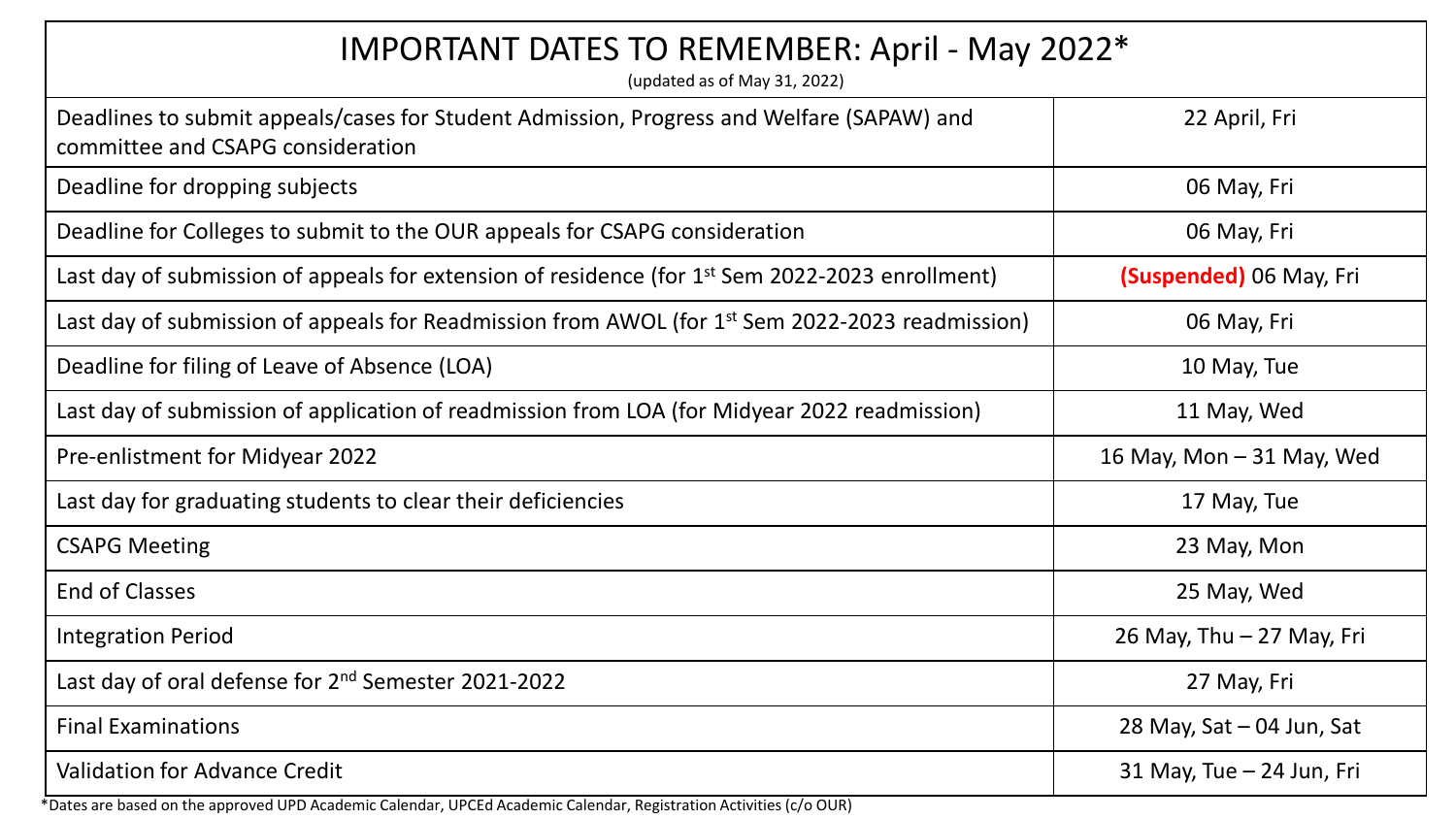## IMPORTANT DATES TO REMEMBER: June 2022\*

(updated as of May 31, 2022)

| <b>Batch Run and Results</b>                                                                                                  | 01 June, Wed                        |
|-------------------------------------------------------------------------------------------------------------------------------|-------------------------------------|
| General waitlisting period                                                                                                    | 02 June, Thu - noon of 10 June, Fri |
| Release of results of Doctoral Comprehensive Examinations                                                                     | 6 June, Mon                         |
| <b>UC Curriculum Committee Meeting</b>                                                                                        | 6 June, Mon                         |
| <b>Removal Exam Period</b>                                                                                                    | 6 June, Mon - 10 June, Fri          |
| Departmental waitlisting period                                                                                               | 10 June, Fri - 24 June, Fri         |
| Last day of submission of unbound copies of thesis and dissertation                                                           | 10 June, Fri                        |
| Deadline for Grade Submission                                                                                                 | 13 June, Mon                        |
| Registration Period: Freshmen, graduating, PWDs, Varsity, HASPAG, and graduate students (MYT)                                 | 15 June, Wed - 16 June, Thu         |
| Registration Period: All UPD undergraduate & graduate students (MYT)                                                          | 15 June, Wed $-$ 16, June Thu       |
| Registration Period: All other students including CPE/Cross registrant/Non-Degree/Special/Foreign/<br>Exchange students (MYT) | 16 June, Thu                        |
| <b>Faculty Integration Day</b>                                                                                                | 17 June, Fri                        |
| <b>UP Foundation Day</b>                                                                                                      | 18 June, Sat                        |
| <b>Start of Classes for MYT</b>                                                                                               | 20 June, Mon                        |
| Last day of withdrawal of enlistment                                                                                          | 20 June, Mon                        |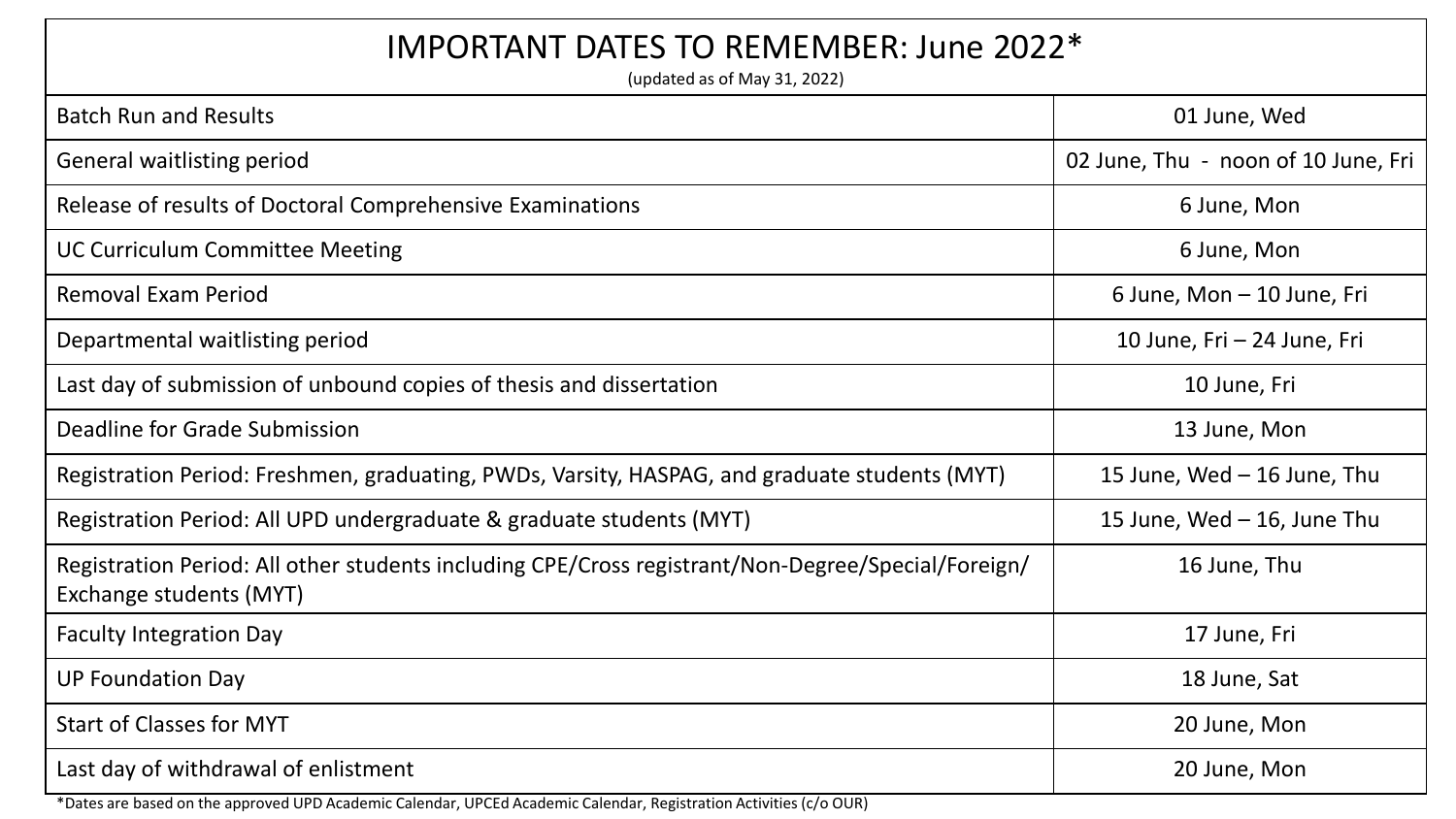## IMPORTANT DATES TO REMEMBER: June – July 2022\*

(updated as of May 31, 2022)

| <b>Faculty meeting</b>                                                                                                                           | 20 June, Mon                  |
|--------------------------------------------------------------------------------------------------------------------------------------------------|-------------------------------|
| Last day of submission of bound copies of thesis and dissertation                                                                                | 23 June, Thu                  |
| Last day of Change of Matriculation (CoM)                                                                                                        | 24 June, Fri                  |
| Deadline for students to file for application for graduation as of the end of Midyear 2022                                                       | 28 June, Tue                  |
| Deadline for Colleges to submit to the OUR the approved list of candidates for graduation as of the<br>end of 2 <sup>nd</sup> Semester 2021-2022 | 28 June, Tue                  |
| Last day of submission of appeals for extension of residence (for 1 <sup>st</sup> Sem 2022-2023 enrollment)                                      | 4 July, Mon (New deadline)    |
| Mid-Semester (MYT)                                                                                                                               | 5 July, Tue                   |
| Deadline for Colleges to submit to the OUR the tentative list of candidates for graduation as of the<br>end of Midyear 2022                      | 5 July, Tue                   |
| Last day for graduating students to clear their deficiencies                                                                                     | 7 July, Thu                   |
| Reading break for MYT                                                                                                                            | 14 July, Thu $-$ 16 July, Sat |
| Deadline for dropping of subjects for MYT                                                                                                        | 14 July, Thu                  |
| Deadline to submit appeals/cases for Student Admission, Progress and Welfare (SAPAW) Committee<br>consideration                                  | 18 July, Mon                  |